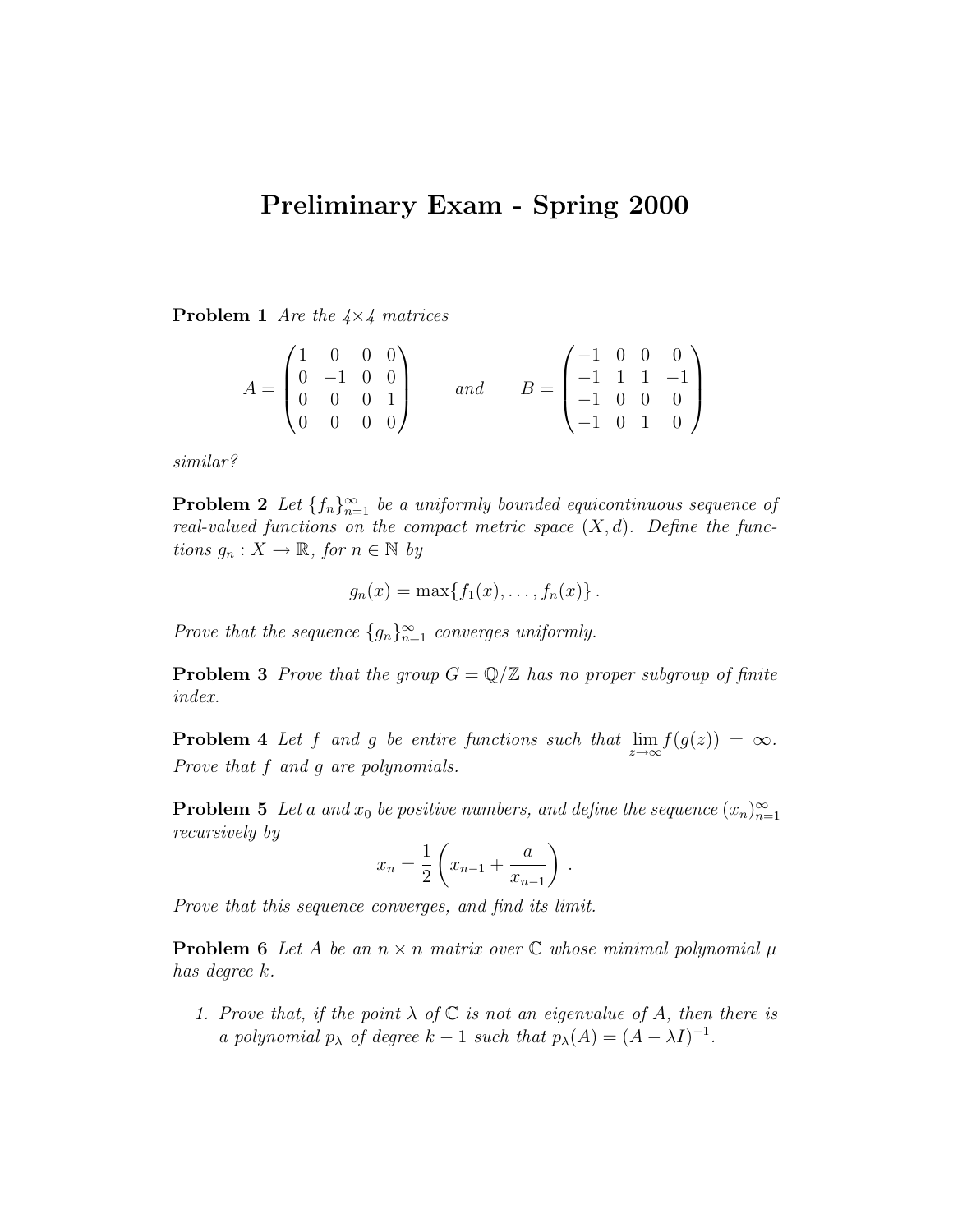2. Let  $\lambda_1, \ldots, \lambda_k$  be distinct points of  $\mathbb C$  that are not eigenvalues of A. Prove that there are complex numbers  $c_1, \ldots, c_k$  such that

$$
\sum_{j=1}^{k} c_j (A - \lambda_j I)^{-1} = I.
$$

**Problem 7** Let f be a positive function of class  $C^2$  on  $(0,\infty)$  such that  $f' \leq 0$  and  $f''$  is bounded. Prove that  $\lim_{t \to \infty} f'(t) = 0$ .

**Problem 8** Find the cardinality of the set of all subrings of  $\mathbb{Q}$ , the field of rational numbers.

Problem 9 Evaluate

$$
I = \int_{|z|=1} \frac{\cos^3 z}{z^3} dz,
$$

where the direction of integration is counterclockwise.

**Problem 10** Let S be an uncountable subset of  $\mathbb{R}$ . Prove that there exists a real number t such that both sets  $S \cap (-\infty, t)$  and  $S \cap (t, \infty)$  are uncountable.

**Problem 11** Let  $A_n$  be the  $n \times n$  matrix whose entries  $a_{jk}$  are given by

$$
a_{jk} = \begin{cases} 1 & \text{if } |j - k| = 1 \\ 0 & \text{otherwise} \end{cases}
$$

Prove that the eigenvalues of A are symmetric with respect to the origin.

**Problem 12** Suppose that  $H_1$  and  $H_2$  are distinct subgroups of a group G such that  $[G : H_1] = [G : H_2] = 3$ . What are the possible values of  $[G : H_1] = [G : H_2] = 3$ .  $H_1 \cap H_2$ ?

Problem 13 Let f be a nonconstant entire function whose values on the real axis are real and nonnegative. Prove that all real zeros of f have even order.

**Problem 14** Let  $I_1, \ldots, I_n$  be disjoint closed nonempty subintervals of  $\mathbb{R}$ .